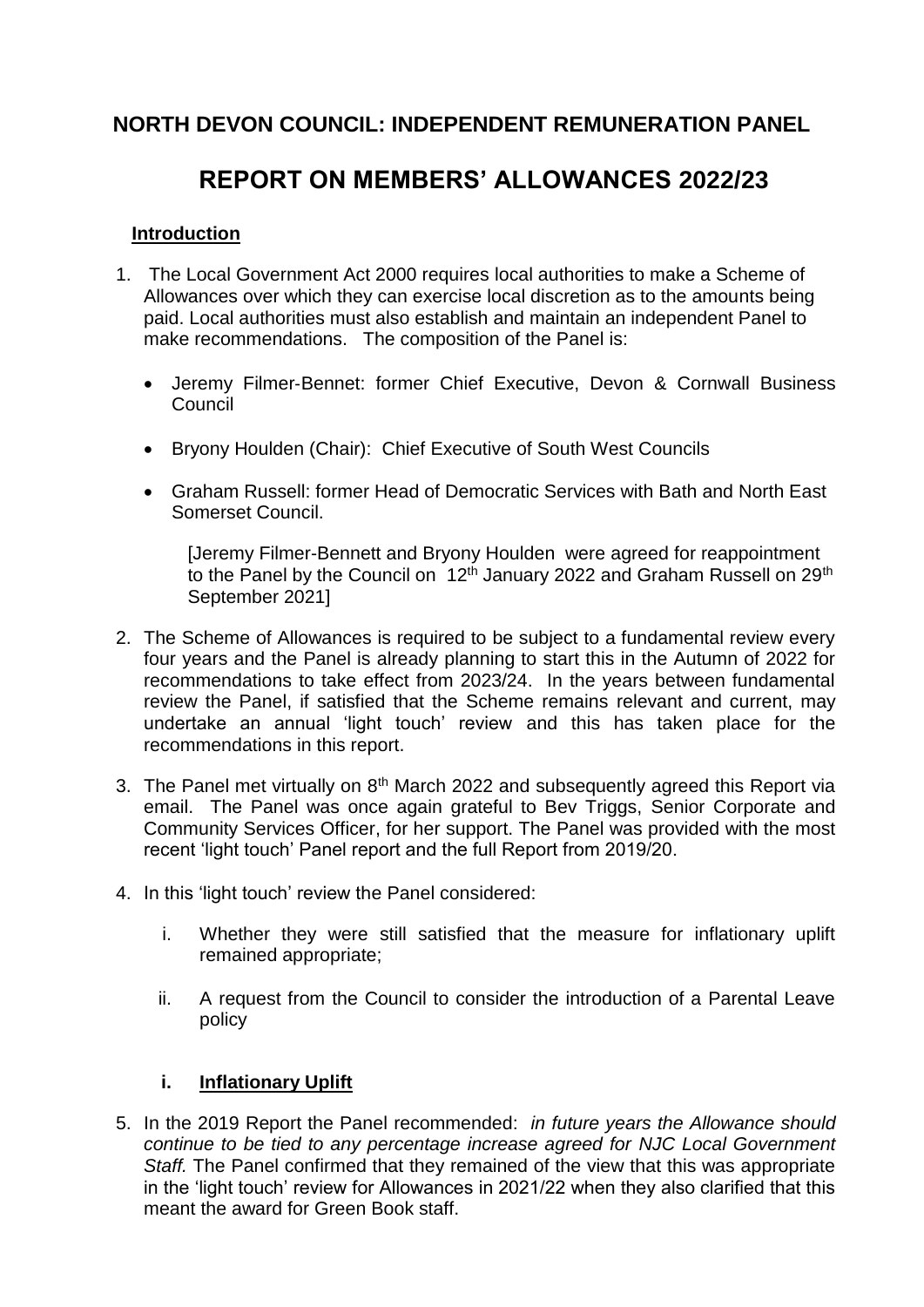6. The Panel is of the view that this remains the most appropriate inflationary uplift measure, giving parity between the increase for staff and Councillor which is seen as particularly important at a time of severe budgetary pressures.

**RECOMMENDATION 1: The Basic Allowance should be uprated annually on the basis of any headline percentage increase agreed by the National Joint Council (NJC) for Local Government as the pay award for staff on the national pay scale (Green Book).** 

#### **ii. Parental Leave**

- 7. The Panel were invited to consider the introduction of a Parental Leave policy for the Council. A number of Councils in the South West have now introduced or are planning to introduce Parental Leave policies. These include Devon County Council, Exeter City Council and Mid Devon Council.
- 8. In developing a policy there has been work and advice from the Local Government Association (LGA) Labour Women's Taskforce in drafting a model policy and in 2019 Councils were sent a letter from the Right Hon. Brandon Lewis MP (then Chair of the Conservative Party) encouraging them to introduce parental leave for elected members.
- 9. The Panel supported the introduction of a Parental Leave policy which they believe will help encourage democratic engagement. The Panel were keen to ensure there was no democratic deficit in any such policy and that the interests of constituents and the electorate were represented. This is therefore reflected in the Policy. The Policy at Appendix 1 follows the Policy introduced by Devon County Council.

#### **RECOMMENDATION 2: The Council introduces the Parental Leave Policy set out in Appendix 1.**

## **FUNDAMENTAL REVIEW**

- 10. The Panel is proposing to start a Fundamental Review of the Allowances Scheme in the autumn of 2022. They would welcome thoughts from Members about any issues that they wish to be considered. The Panel is likely to issue a questionnaire and invite some Members for interview so that they can understand the issues in depth. The Panel is already of the view that they would wish to consider:
	- $\triangleright$  How the Allowances scheme is working in relation to the structure of the Council which was changed at the time of the last fundamental review;
	- $\triangleright$  The Parental Leave policy which is being proposed for introduction now but the Panel would like to seek views early on as to whether it meets the needs of Members.

**March 2022**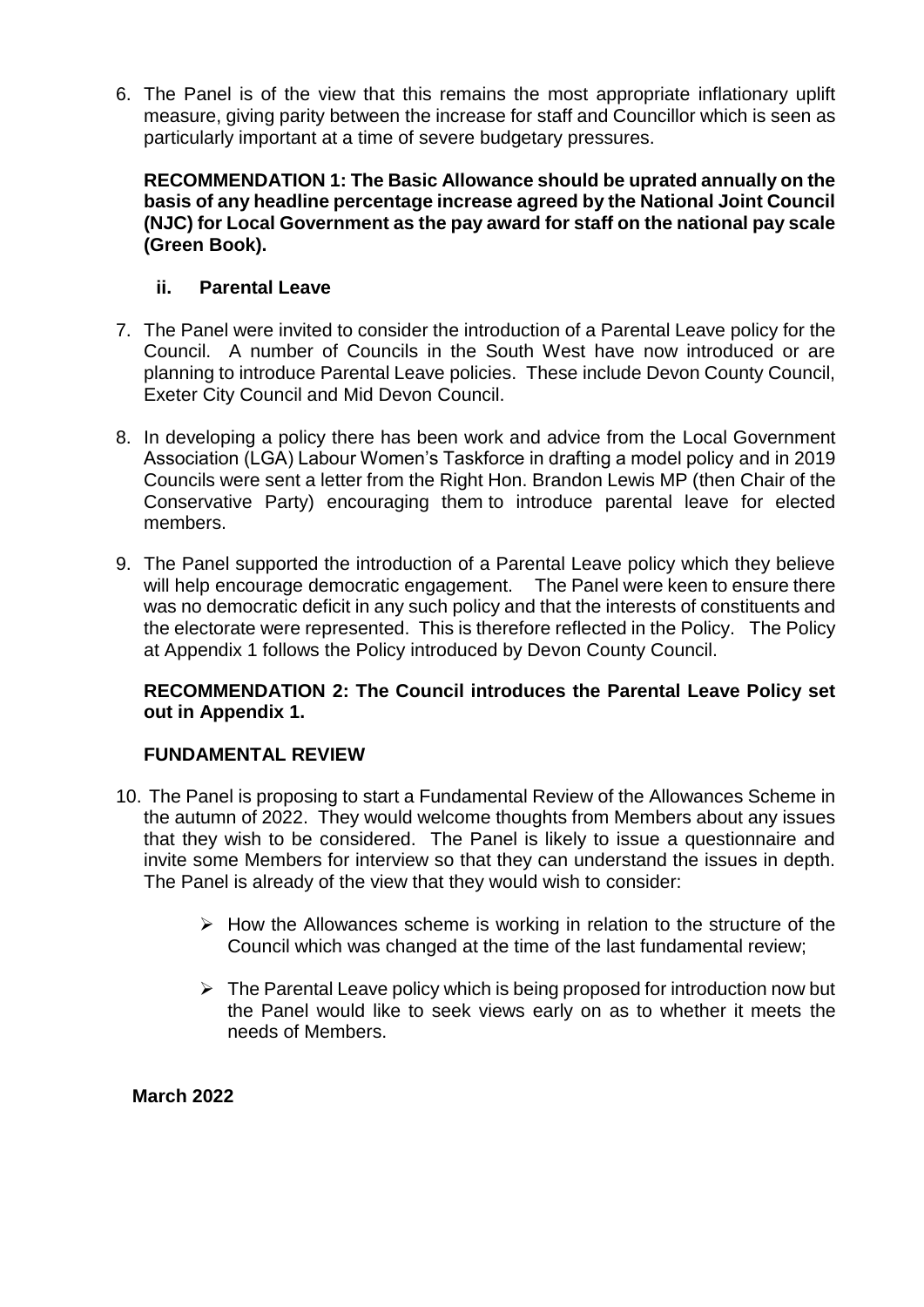## **Maternity, Paternity, Shared Parental and Adoption Leave**

This Policy sets out Member's entitlement to maternity, paternity, shared parental and adoption leave and relevant allowances. It refers to the period of absence taken following the birth or adoption of a child. Individual political groups can make arrangements to cover Member's roles to ensure no democratic deficit to the electorate and constituents. Its objective is to enable Members to take appropriate leave and that reasonable arrangements are in place to provide necessary cover.

Improved provision will contribute towards increasing the diversity of experience, age and background of its Elected Members as well as retaining experienced, and particularly female, Councillors, making public office more accessible.

There is currently no legal right to parental leave for Elected Members, but this policy conforms with current legal requirements.

#### 1. **Requirements**

1.1 Members are required to comply with S85 of the Local Government Act 1972 (attend at least one meeting of the authority in any six month period). The Council will provide information on qualifying meetings and dispensations.

1.2 The Council may exercise its right to waive expulsion if non-presence relates to Parental Leave, constituting 'some reason approved by the authority before the expiry of that period' with prior agreement between the Councillor and the Council.

1.3 Absences from meetings during Parental Leave will be recorded as such (not attributed to general absence).

## 2. **Leave Periods**

2.1 Members giving birth / adopting through an approved adoption agency shall be entitled to take up to six months maternity / adoption leave from the due or placement date, with the option to extend up to 52 weeks by agreement.

2.2 Where a birth is premature, the Member is entitled to take leave during the period between the date of the birth and the due date in addition to the 6 months' period. Any leave taken to cover prematurity of 28 days or less shall be deducted from any extension beyond the initial 6 months.

2.3 Members are entitled to take a minimum of 2 weeks paternity leave if they are the biological father or nominated carer of their partner/spouse following the birth of their child(ren).

2.4 A Member who has made Shared Parental Leave arrangements through their employment should advise the Council. The Council will endeavour to replicate such arrangements.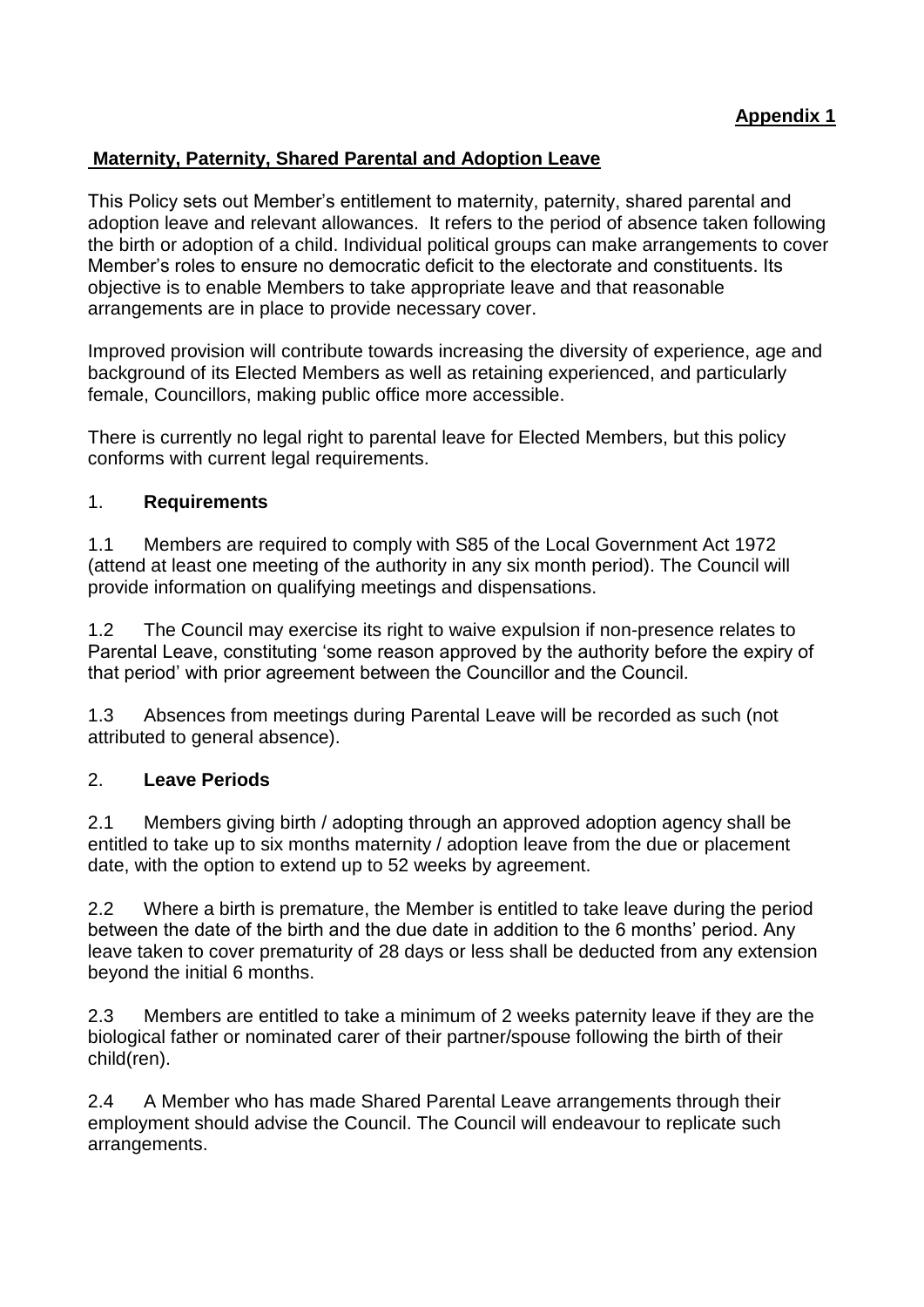2.5 Where both parents are Members, leave may be shared up to a maximum of 24 weeks for the first six months and 26 weeks for any leave agreed thereafter, up to a maximum of 50 weeks.

2.6 Any Member taking leave should comply with the notice requirements of the Council (both when the leave starts and when they return), should respond to reasonable requests for information and keep the Council informed of intended return dates and requests for extensions.

#### 3. **Basic Allowance during Maternity, Paternity, Shared Parental or Adoption Leave**

3.1 All Members will receive their Basic Allowance in full throughout the agreed period of leave.

## 4. **Special Responsibility Allowances (SRA's) during Maternity, Paternity, Shared Parental or Adoption Leave**

4.1 Members entitled to a Special Responsibility Allowance (SRA) will continue to receive this in full.

4.2 Where a replacement is appointed to cover the period of leave, that person will receive an SRA on a pro rata basis for the period of the temporary appointment.

4.3 The payment of SRA's (to the primary SRA holder or replacement), shall continue for six months, or until the date of the next Annual Council Meeting, or the date when the Member is up for election (the soonest). At that point, the position will be reviewed, and will be subject to a possible extension for a further six-month period.

4.4 Should a Member appointed to replace the Member on leave already hold an SRA position, the ordinary rules relating to one SRA payment shall apply.

4.5 Unless the Member taking leave is removed from their post at an Annual Meeting whilst on leave, or unless their Party loses control of the Council during their leave period, they shall return after their leave period to the same post, or an alternative post with equivalent status and remuneration.

## **5. Resigning from Office and Elections**

5.1 If a Member decides not to return at the end of their leave, they must notify the Council immediately (allowances will cease from the effective resignation date).

5.2 If an election is held during the leave period and they are not re-elected, or do not stand for re-election, the basic allowance (and any SRA) will cease from the Monday after the election date when they would technically leave office.

## **6. Support / Other**

6.1 The Council will ensure Members have adequate IT provision to allow them to work from home and also keep in touch while on Parental Leave and upon returning to their role.